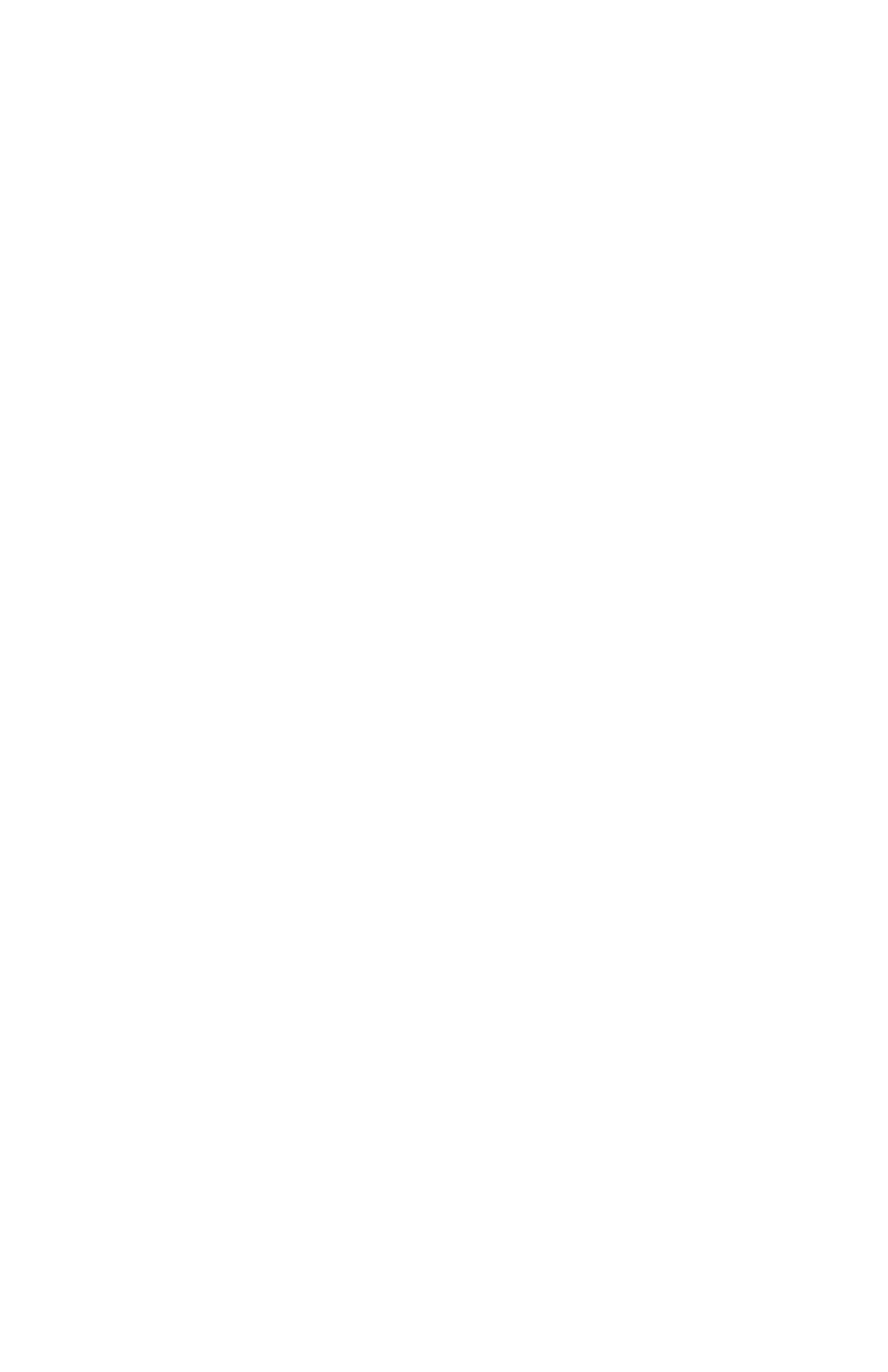#### TIMEWORKS MUSIC PUBLISHING – A MARINE'S FANFARE

TIMEWORKS INFINITY SERIES CONCERT BAND | GRADE 4

## A MARINE'S FANFARE

STEVE GIOVE

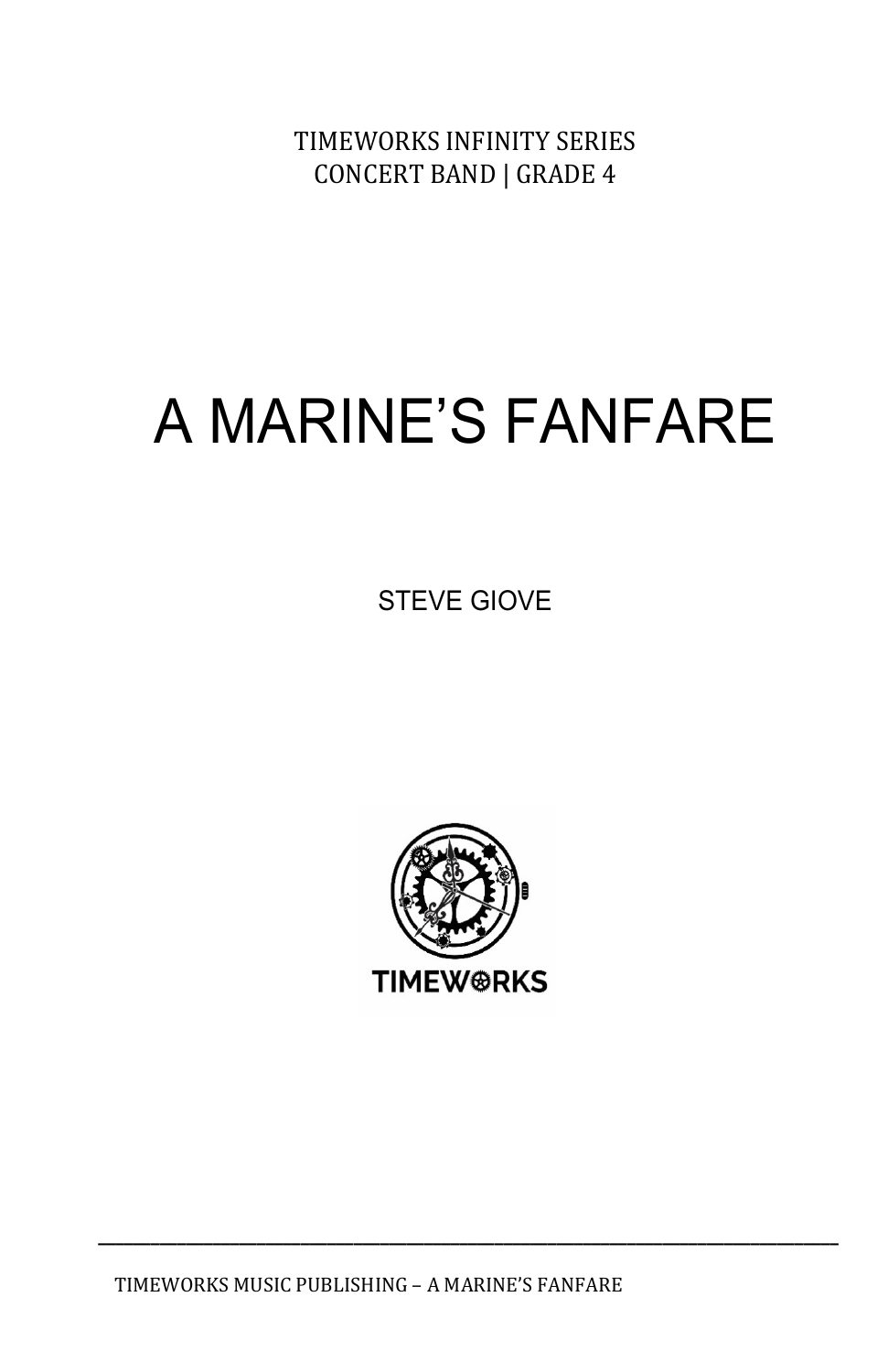#### TIMEWORKS MUSIC PUBLISHING – A MARINE'S FANFARE



- 1 Chimes
- 1 Xylophone

1 - Marimba

#### **INSTRUMENTATION**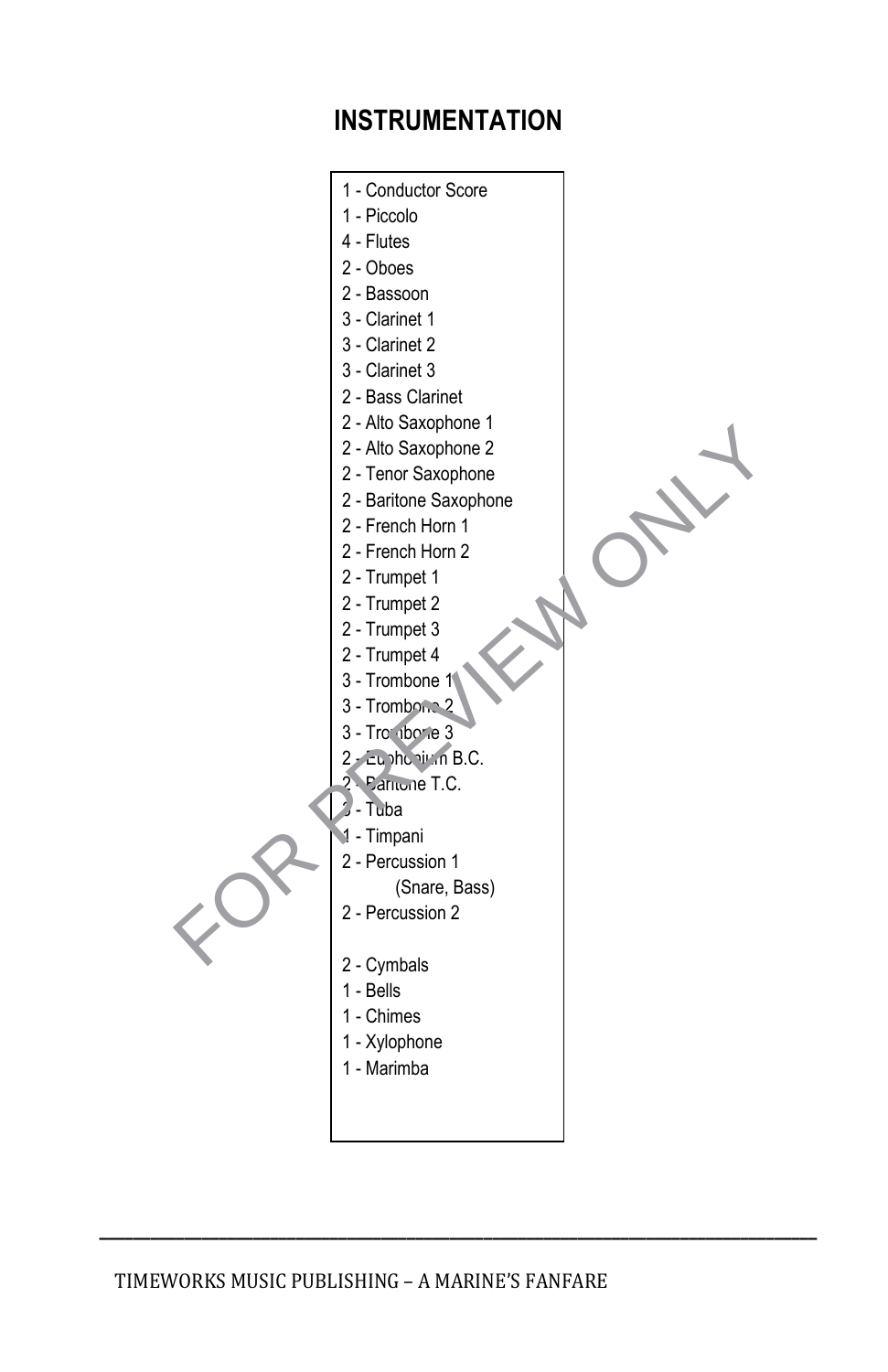#### TIMEWORKS MUSIC PUBLISHING – A MARINE'S FANFARE

#### **PROGRAM NOTES**

After performing my first military tattoo at the Royal Nova Scotia International Tattoo in 1990, I was overwhelmed by the amazing amount of thanks and honor given to all military personnel for their personal sacrifice and patriotism. What touched my heart the most, was the honor and remembrance for those who gave the ultimate sacrifice.

The fanfare depicts the strength, courage, heroism, and dedication of all United States Marine Corps men and women past, present, and future. "A Marine's Fanfare" was born from that. - Steve Giove

During this experience, I was first introduced to the fanfare trumpet. Those long and funny looking brass instruments that have a bright beautiful sound. This piece of music begins with four trumpets. In essence, it's a four-voice trumpet solo with band accompaniment, utilizing layered harmony throughout the piece. It is designed to be a powerful, soundtrack-like, and energetic opener to a patriotic concert or field show.

*\* A military tattoo is a grand performance of music and/or display of armed forces in general to the public.* 

### About the Composer

Steve Giove, a native of Hollywood, Florida, received a Bachelor Degree in Music Performance from Berklee College of Music and a Masure Music from the University of Mississippi. He served in the United States Marine Corps for 25 years as a drummer, conductor, and Officer in Charge.

His assignments include the Marine Corps Air Ground Combat Center Band, the III Marine Expeditionary Force Band, and the Parris Island Marine Corps Band. Under his direction the III MEF Band in Okina, a was chosen as "Best in the Marine Corps" in 2012. Presently, he is the Director of Bands and Fine Arts Department Chair at Riverside Military Academy, in Gainesville, GA, an Educational/Artist Endorser for the Avedis Zildjian Company, percussionist for the Tara Winds, and Centre of field show.<br>
depicts the strength, courage, heroism, and dedication of all United States Marine<br>
men past, present, and future. "A **Marine's Fanfare'** was born form that. - Ster<br>
dattoo is a grand performance of

Drummer for Big Band Atlanta.

He has performed for millions of people in the United States and overseas, and has composed and has been a guest performer/conductor for bands in the U.S. and the Far East, as well as the Director for the Marine Corps All Star Jazz Band.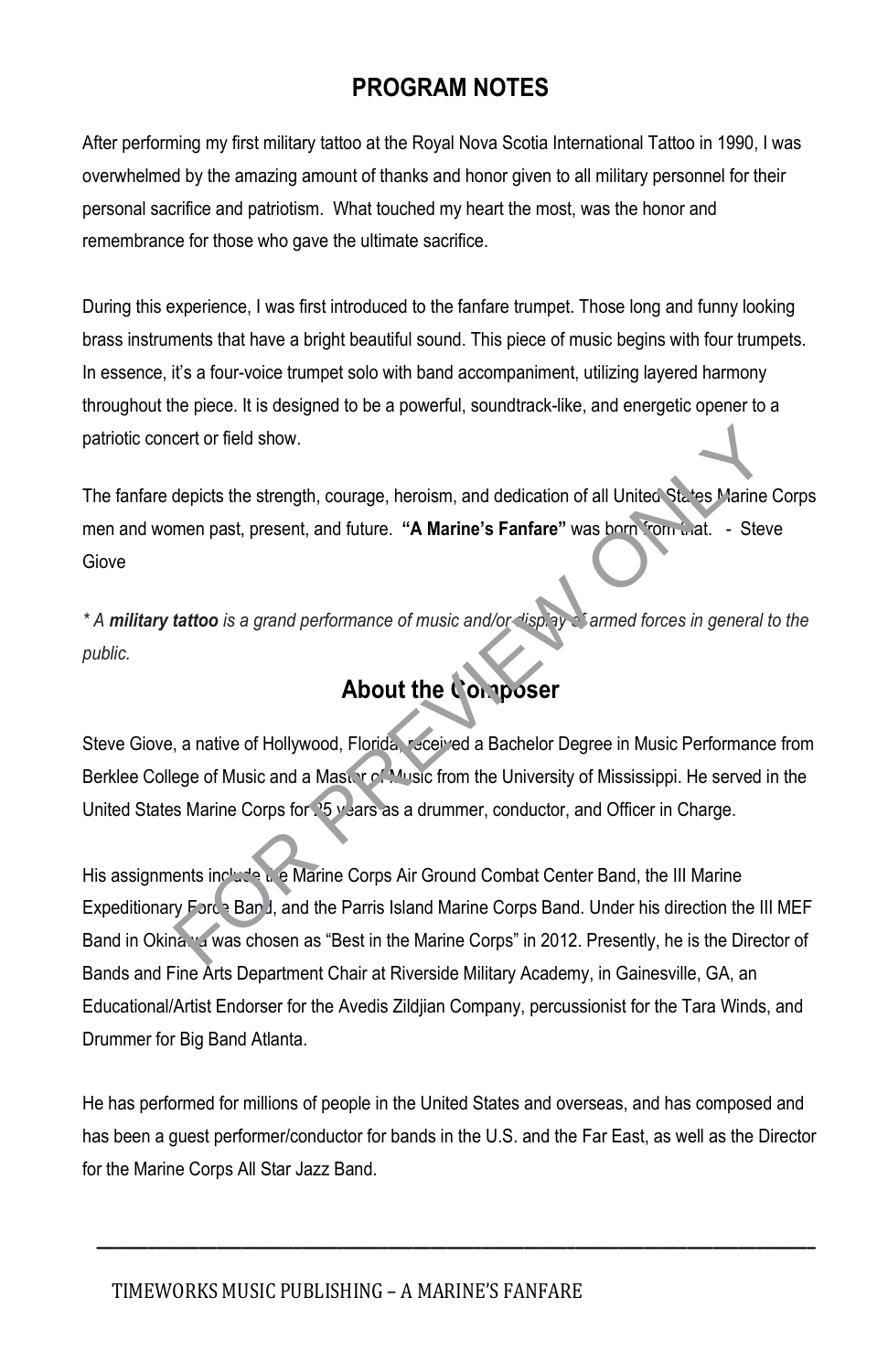## **A Marine's Fanfare**

**FULL SCORE**



2020 © Timeworks LLC Music Publishing

|                                             | <b>SCORE IS TRANSPOSED</b>                        |                                                                             |                                                      |                                                |                      |                              |                                                                                                                        |
|---------------------------------------------|---------------------------------------------------|-----------------------------------------------------------------------------|------------------------------------------------------|------------------------------------------------|----------------------|------------------------------|------------------------------------------------------------------------------------------------------------------------|
|                                             | $\bigcup_{M A J E STICALLY}$                      |                                                                             | "Dedicated to all Marines past, present, and future" | 5                                              |                      |                              | <b>Steve Giove</b>                                                                                                     |
| Piccolo $\sqrt{\left(\frac{1}{2}\right)^2}$ |                                                   |                                                                             |                                                      |                                                |                      |                              |                                                                                                                        |
|                                             |                                                   | .ff                                                                         |                                                      | mf<br>tr                                       |                      |                              | .fp                                                                                                                    |
| Flute<br>க்⊭                                |                                                   | ₹                                                                           |                                                      |                                                |                      |                              |                                                                                                                        |
|                                             |                                                   | $f\!f$                                                                      |                                                      | m f                                            |                      |                              | $fp$ —<br>$\boldsymbol{f}$                                                                                             |
| Oboe<br>$\mathbb{C}^{\mathbb{P}^1}$         |                                                   | $\ddot{\hat{z}}$<br>$\frac{1}{\mathbf{P}}$                                  |                                                      | ħ<br>$\rightarrow$                             |                      |                              |                                                                                                                        |
|                                             |                                                   | $f\!f$                                                                      |                                                      | $\it mf$                                       |                      |                              | fр                                                                                                                     |
|                                             |                                                   |                                                                             |                                                      |                                                |                      |                              | b≧                                                                                                                     |
| $\mathbf{P}^{\cdot}$<br>Bassoon             |                                                   | ÷                                                                           |                                                      |                                                |                      |                              |                                                                                                                        |
|                                             |                                                   | f f                                                                         |                                                      | mf<br>tı                                       |                      |                              | $\boldsymbol{fp}$<br>f<br>$\hspace{.05cm} \rule{.08cm}{.04cm} \hspace{.05cm} \hspace{.05cm} \hspace{.05cm} \Leftarrow$ |
| 1st Clarinet<br>$\frac{1}{2}$               |                                                   |                                                                             |                                                      | $\tilde{\mathbf{o}}$                           |                      |                              |                                                                                                                        |
| in $Bb$                                     |                                                   | $f\!f$                                                                      |                                                      | m f                                            |                      |                              | ťп                                                                                                                     |
| 2nd Clarinet                                |                                                   |                                                                             |                                                      | tr                                             |                      |                              |                                                                                                                        |
| 奋<br>in $Bb$                                |                                                   |                                                                             |                                                      | $\mathbf{\sigma}$                              |                      |                              |                                                                                                                        |
|                                             |                                                   | ff                                                                          |                                                      | mf                                             |                      |                              |                                                                                                                        |
| 3rd Clarinet<br>る<br>in $Bb$                |                                                   | ∹                                                                           |                                                      | $\overline{\mathbf{r}}$                        |                      |                              |                                                                                                                        |
|                                             |                                                   | ff                                                                          |                                                      | $\it mf$                                       |                      |                              | $\int p \sim$<br>$\int$                                                                                                |
| Bass Clarinet                               |                                                   | ∹                                                                           |                                                      |                                                |                      |                              |                                                                                                                        |
|                                             |                                                   | रेड़ें<br>ff                                                                |                                                      | $\frac{1}{2}$                                  |                      | इन्न्द्री                    |                                                                                                                        |
|                                             |                                                   |                                                                             |                                                      |                                                |                      |                              | $ $ fp<br>=                                                                                                            |
| 1st Alto<br>  Saxophone<br>.¶≰              |                                                   |                                                                             |                                                      |                                                |                      |                              |                                                                                                                        |
|                                             |                                                   | $f\!f$                                                                      |                                                      |                                                |                      |                              | $\boldsymbol{fp}$<br>$\overline{\phantom{a}}$<br>$\boldsymbol{f}$                                                      |
| 2nd Alto<br>$\epsilon$                      |                                                   | $\geq$<br>$\rightarrow$ $\bullet$ $\circ$<br>⇉                              |                                                      |                                                |                      |                              |                                                                                                                        |
|                                             |                                                   | .ff                                                                         |                                                      |                                                |                      |                              | $ f p $ $\leq$<br>$\bar{f}$                                                                                            |
| Tenor<br>Saxophone<br>倭                     |                                                   | 799<br>⇉                                                                    |                                                      |                                                |                      |                              |                                                                                                                        |
|                                             |                                                   | $\dot{f}$                                                                   |                                                      | m f                                            |                      |                              | $ $ fp $\frac{1}{\sqrt{2}}$<br>$\boldsymbol{f}$                                                                        |
| Baritone                                    |                                                   |                                                                             |                                                      |                                                | E                    |                              |                                                                                                                        |
|                                             |                                                   | ff                                                                          |                                                      | $\frac{2}{m}f$                                 |                      |                              | $fp \equiv$<br>$\boldsymbol{f}$                                                                                        |
|                                             | Majestically                                      | gliss. $\left(\frac{\geq}{\mathcal{L}}\right)^{Opt.}$                       |                                                      |                                                |                      |                              |                                                                                                                        |
| 1st Trumpet<br>in B<br>€                    |                                                   |                                                                             |                                                      |                                                |                      |                              | 20                                                                                                                     |
|                                             |                                                   | $\mathcal{f}$                                                               | $\boldsymbol{\beta}$                                 |                                                |                      |                              | $ f_p $                                                                                                                |
| 2nd Trumpet<br>る<br>in B <sub>b</sub>       |                                                   | $gliss.$ $\geq$<br>$\overline{\phantom{a}}$                                 | $\epsilon$ ee eee $\mathbb{F}$                       | $\leftarrow$<br>$\overline{\phantom{a}}$<br>•− |                      |                              |                                                                                                                        |
|                                             |                                                   | $\leq$ ff                                                                   | $\boldsymbol{\beta}$                                 |                                                |                      |                              | $ $ fp $\!=$<br>$\boldsymbol{f}$                                                                                       |
| 3rd Trumpet<br>$\rightarrow$                |                                                   | -0                                                                          | 围<br>€                                               | H                                              |                      | $\overline{1}$ be:           | ₩                                                                                                                      |
| $\overline{\mathsf{in}}$ B                  |                                                   | $\mathcal{f}$                                                               |                                                      |                                                |                      |                              | $\boldsymbol{f}$<br> fp                                                                                                |
| 4th Trumpet<br>$\overline{\mathbb{C}}$      |                                                   | خخناها                                                                      | रन, ज़                                               | $\overline{\phantom{a}}$                       |                      |                              |                                                                                                                        |
| in $Bb$                                     | $\overline{\phantom{a}}$                          | $\mathcal{f}$                                                               |                                                      |                                                |                      |                              |                                                                                                                        |
|                                             |                                                   |                                                                             |                                                      |                                                |                      |                              | $ $ fp                                                                                                                 |
| 1st Horn<br>in F<br>$\frac{2}{6}$           |                                                   | $\mathfrak{a}$ $\epsilon$                                                   |                                                      |                                                |                      |                              | ≄                                                                                                                      |
|                                             |                                                   | $f\!f$<br>$>$ >                                                             |                                                      |                                                |                      |                              | $ f_p $<br>f                                                                                                           |
| 2nd Horn<br>in $F$<br>6 <sup>2</sup>        |                                                   | ₹<br>$\overline{r}$                                                         |                                                      |                                                |                      |                              |                                                                                                                        |
|                                             |                                                   |                                                                             |                                                      | f                                              |                      |                              | $\boldsymbol{fp}$<br>$\,<$                                                                                             |
| 1st Trombone                                |                                                   | →<br>$\cdot$ $\cdot$                                                        |                                                      | $\geq$<br>≅                                    | $\check{\mathbb{P}}$ | $\hat{F} \subseteq$          | $\check{\mathsf{P}}$<br>$b_{\pm}$                                                                                      |
|                                             | f                                                 | $f\!f$                                                                      |                                                      | $\it mf$                                       |                      |                              |                                                                                                                        |
|                                             |                                                   | $\Rightarrow$                                                               |                                                      | ≿                                              |                      | $\tilde{\tilde{\mathbf{r}}}$ | $ $ fp $\!=$<br>f<br>$\tilde{\tilde{P}}$                                                                               |
| 2nd Trombone <del>Distp</del>               |                                                   | $\sqrt{2}$<br>≢                                                             |                                                      |                                                |                      |                              |                                                                                                                        |
|                                             | $\boldsymbol{f}$                                  | $f\!f$<br>$\geq$<br>$\geq$                                                  |                                                      | $\it mf$                                       |                      |                              | $\int$ fp $\int$                                                                                                       |
| 3rd Trombone                                |                                                   | $\theta$ $\epsilon$<br>₹                                                    |                                                      |                                                |                      |                              |                                                                                                                        |
|                                             |                                                   | ff                                                                          |                                                      | mf                                             |                      |                              | f p <br>$\boldsymbol{f}$                                                                                               |
| Euphonium 3                                 |                                                   | ⇉<br>$\cdot$                                                                |                                                      | $\overline{\phantom{a}}$                       |                      |                              |                                                                                                                        |
|                                             |                                                   | $\begin{array}{c}\n\hline\n\downarrow \\ \downarrow \\ \hline\n\end{array}$ |                                                      | m f                                            |                      |                              | $fp$ —<br>$\boldsymbol{f}$                                                                                             |
| Tuba $\frac{1}{2}$                          |                                                   | ⊟≥                                                                          |                                                      |                                                |                      |                              |                                                                                                                        |
|                                             | द्मुष                                             |                                                                             |                                                      | $\overrightarrow{g}$<br>ब्रै                   |                      | ₹<br>ьŧ                      | 헟                                                                                                                      |
|                                             | $(F$ Ab $B$ <sub>b</sub> $D$ $F$ <sub>b</sub> $)$ |                                                                             |                                                      |                                                |                      |                              | $fp -$                                                                                                                 |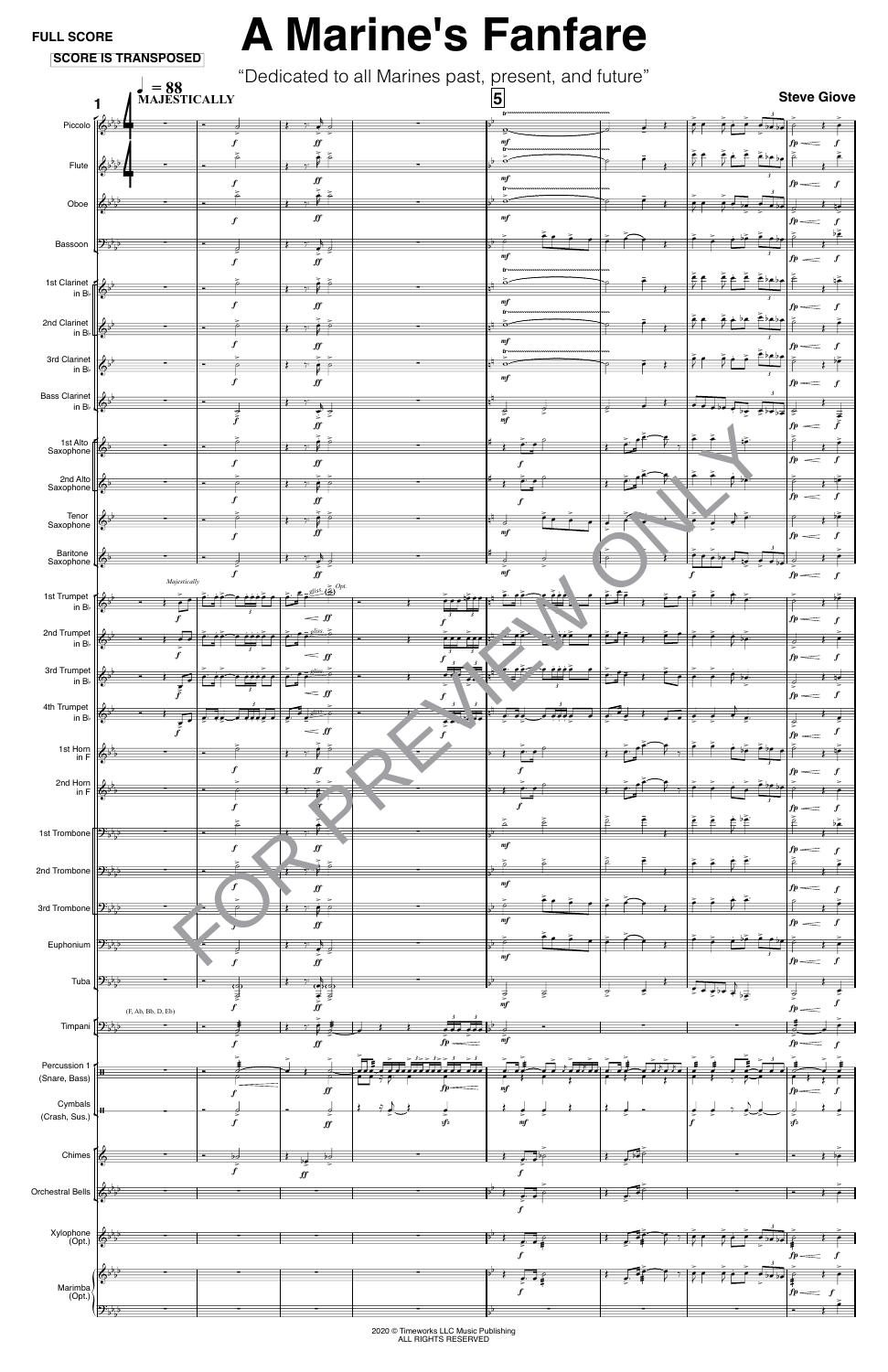